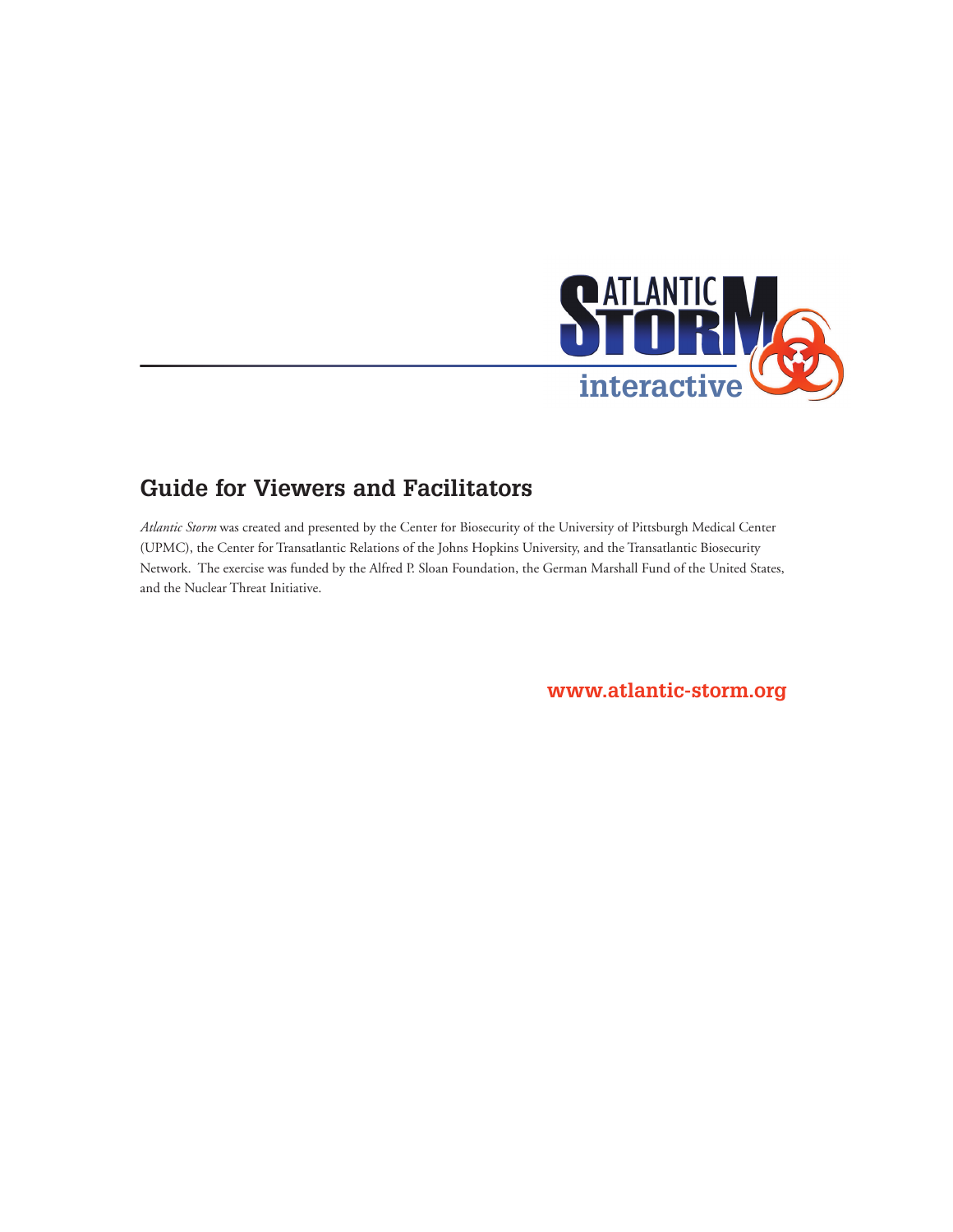

# **PURPOSE OF THIS GUIDE**

or viewers of *Atlantic Storm Interactive* focus on the major issues raised throughout the *Atlantic Storm* exercise. The guide contains the following sections: This guide outlines the fundamental challenges posed by global biosecurity crises and frames questions to help facilitators

- Atlantic Storm exercise and this interactive presentation
- · An outline of the key international biosecurity challenges highlighted by *Atlantic Storm*
- · A timeline summarizing major events that occurred during the exercise
- · Suggested questions for discussion at each time point
- · High-level lessons of the exercise

# **INTRODUCTION TO** *ATLANTIC STORM*

Atlantic Storm exercise was held in real-time, with the world's geopolitical context at that time as a Atlantic Storm was a bioterrorism table-top exercise convened in Washington, DC, on January 14, 2005 [\(www.atlantic](www.atlantic)backdrop. The exercise was based on a fictitious scenario that portrayed a summit of transatlantic leaders forced to respond to a bioterrorist attack.

The participants were presented with reports of smallpox cases in Germany, the Netherlands, Sweden, Turkey, and, ultimately, other countries of the EU and North America. During the 6-hour summit meeting, they wrestled with the enormity and rapid pace of the emerging epidemic, the tension between domestic politics and international relations, the challenge of controlling the spread of disease across borders, and an international shortage of critical resources such as vaccine. The exercise highlighted a series of international biosecurity challenges that will attend serious international epidemics, whether the result of a natural outbreak or a bioterrorist attack.

decision-making participants or in the role of one of the event's observers. This *Guide for Viewers and Facilitators* suggests Atlantic Storm Interactivel is a web-based, multimedia presentation that takes the briefings, updates, simulated newscasts,<br>and other materials that were prepared for the exercise and integrates them with excerpts from the the exercise participants. This presentation has been designed to allow viewers to place themselves in the role of one of the ways to use this presentation and poses questions to help guide discussion of biosecurity challenges that were highlighted by the exercise.

Atlantic Storm was not about smallpox per se. Rather, the exercise was designed to As the presentation unfolds, please keep in mind that, while the exercise scenario was based on the events that might follow highlight the numerous complicated global challenges that would arise in the event of any large-scale epidemic of infectious disease, whether caused by a bioterrorist attack or a naturally occurring outbreak. Excerpts from the participants' discussions have been chosen specifically to convey the central themes that emerged in response to those challenges.

A scenario based on a smallpox outbreak is not a worst case scenario, given that most countries have smallpox response plans and that there is an existing global stockpile of more than 700 million doses of an effective vaccine. Other biosecurity threats, such as a naturally occurring influenza pandemic, could have even more devastating consequences.

to be derived from *Atlantic Storm* should also inform plans for responding to all large-scale epidemics, regardless of pathogen<br>or cause. Therefore, as you use *Atlantic Storm Interactive*, we encourage you to consider the ways in which the lessons and conclusions

Atlantic Storm is particularly instructive now, as the U.S. and other countries work to prepare for a possible human influenza pandemic.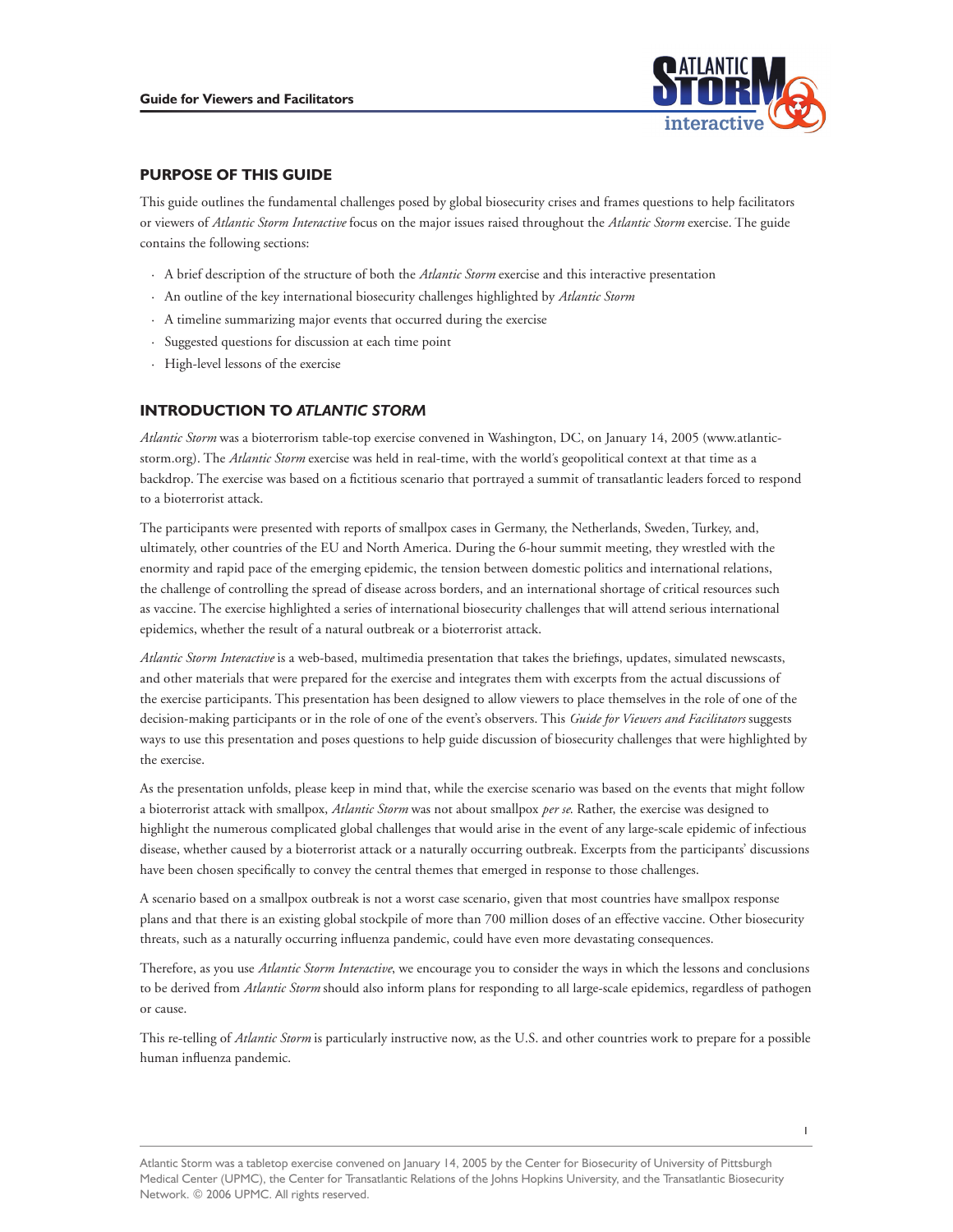

# **EXERCISE STRUCTURE**

The exercise comprised several sessions of unscripted discussions among the summit participants and a mock press conference and concluded with an out-of-character moderated discussion in which the participants reflected on the day's events. The summit participants received information about the unfolding crisis via fictional *Global News Network* broadcasts, memos from national aides, and briefings from summit staff. Exercise observers included more than 100 government officials and nongovernmental experts from both sides of the Atlantic. None of the exercise participants received compensation, apart from travel expenses.

# **SMALLPOX FACTS**

Variola Major, kills 30% of those infected. It spreads between people who are in close contact, creating a self-propagating epidemic. There is no effective treatment, but there is a vaccine. If administered before a person is infected, the vaccine will prevent infection. If administered within 4 days after exposure, the vaccine can reduce the severity of the disease.

Smallpox was declared eradicated from the world in 1980, at which point vaccination was discontinued. Many of the people who were vaccinated before 1980 no longer have immunity; as a result, it is estimated that 75% of the world's population would be susceptible to infection with smallpox.

# **HOW THE** *ATLANTIC STORM INTERACTIVE* **PRESENTATION WORKS**

Storm exercise. The presentation is not a video documentary of the exercise, which lasted a full day. Instead, a narrator The interactive presentation is organized into points on a timeline representing the real-time progression of the *Atlantic*  tells the story of the day, describing the major developments that occurred at each time point and the progression of the participants' deliberations. Excerpts of the participants' discussion are also presented. This guide follows the timeline and provides questions for discussion that are directly related to five fundamental international biosecurity challenges described on page 3. The interactive presentation is flexible. Viewers may choose to move through the entire presentation from start to finish, or they may pause at specific time points to discuss issues raised by events.

We hope that the questions in this guide will serve as a jumping off point for rich and lively discussions of the specific events and developments of *Atlantic Storm*. Even more, we hope that discussion will then turn to steps that can and should be taken internationally, nationally, and locally to prepare for and respond to a biosecurity crisis.

### **Who Might Benefit from this Guide**

- Students, Teachers, Researchers, and Practitioners of:
	- –– Public Health, Medicine, International Relations, Political Science, National Security, etc.
- Government Officials in Europe, North America, and Globally with responsibility for:
	- –– Foreign Affairs, Health, Defense, Interior/Homeland Security, etc.
- Executives from Private Sector Businesses with Interests in:
	- –– Pharmaceuticals, Financial Services, Airlines, International Logistics, Manufacturing, etc.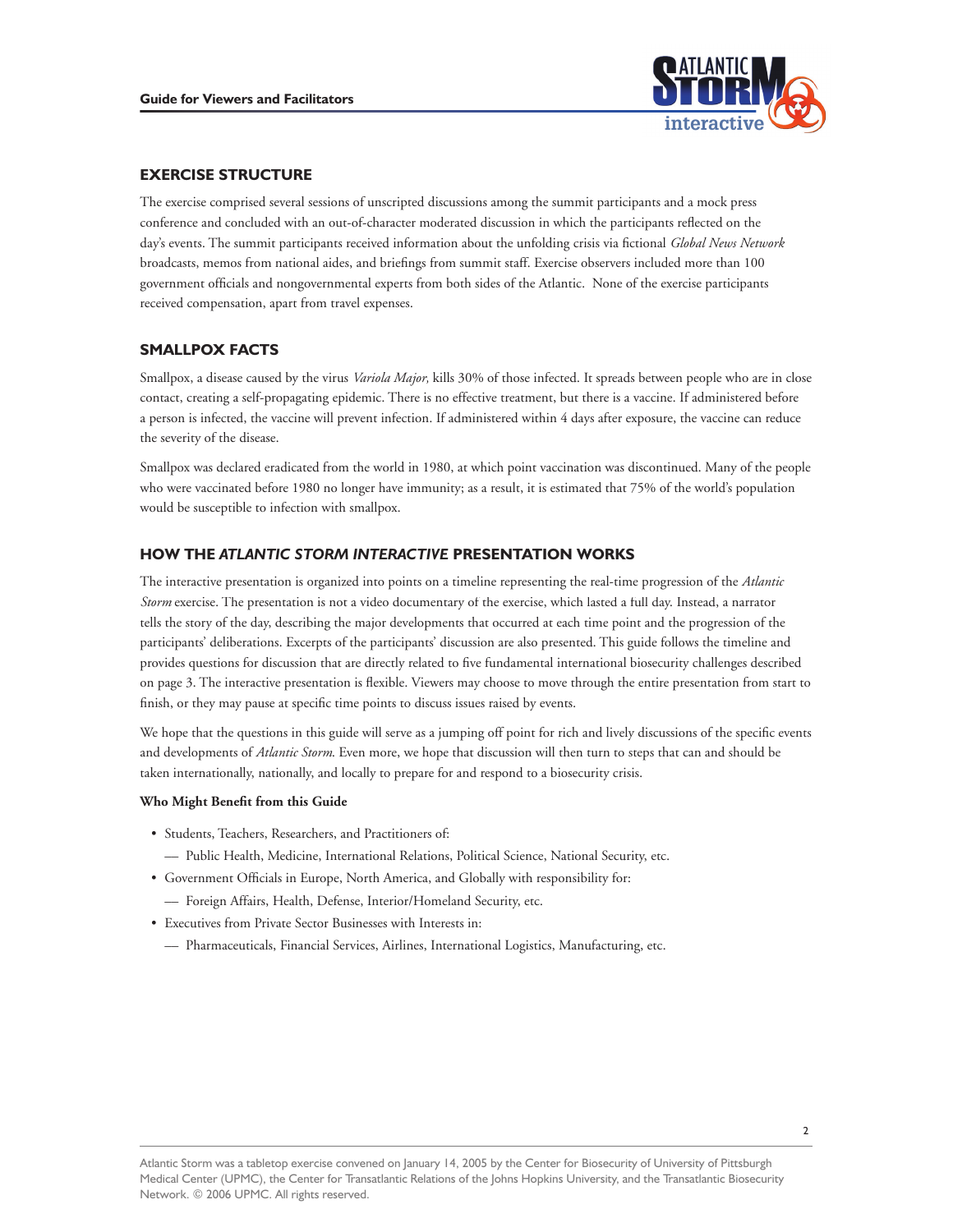

# **SUMMARY OF INTERNATIONAL BIOSECURITY CHALLENGES**

Atlantic Storm exercise was based on one plausible scenario, an attack with smallpox, which shifted the emphasis of **EXERIMENTIONAL BIOSECURITY CHALLENGES**<br> **EXERIMENTION INTERFERIMENTS INTERFERIMENTS INTERFERIMENTS INTERFERIMENTS INTERFERIMENTS INTERFERIMENTS INTERFERIMENT INTERFERIMENT INTERFERIMENT INTERFERIMENT INTERFERIMENT INTERFE** Detailed below are five strategic challenges that will arise and perhaps dominate efforts to respond to any international biosecurity crisis involving a widespread outbreak of an infectious disease, regardless of source or pathogen. Whereas discussion and negotiation to issues surrounding vaccine, a different type of outbreak might shift the focus of world leaders to a different challenge. Nevertheless, the fundamental demands on the international community will be the same, whether faced with pandemic flu, an outbreak of a newly emerged pathogen such as SARS, or a bioterrorist attack with one of many possible bioagents.

Storm exercise, it is also true that many of these same challenges would be relevant to how states or provinces within a While issues related to national sovereignty and how countries interact on the global stage are at the core of the *Atlantic*  country might interact when faced with a public health emergency. Such issues are particularly relevant in the U.S. today, given that that the U.S. Secretary of Health and Human Services has repeatedly and emphatically warned American states, cities, and towns that they cannot rely on the federal government to assist them if a flu pandemic were to occur.<sup>1</sup>

- 1. **Managing shortages of medicines and vaccines:** Given today's medical, public health, and drug development systems, shortages are inevitable and will severely limit options available to leaders for controlling the spread of disease.
	- There will be "haves" and "have nots" with respect to medicines, vaccines, and other medical resources. What is the best approach to addressing the needs of both groups?
- 2. **Controlling the spread of disease:** A contagious disease outbreak must be slowed or stopped before it causes not only illness and death but also social, political, and economic destabilization.
	- What pressures will leaders face as they work to control the spread of disease within their borders, and how will those actions affect other countries?
	- If medicines, vaccines, or other medical resources are limited or even nonexistent, what options will leaders have to stop the spread of disease, and what are the potential consequences of those actions?
- 3. **Balancing national and international responsibilities:** While acknowledging their role in the larger global community, national leaders will view their primary responsibility to be the protection of their own citizens first.
	- How will leaders balance these responsibilities, given that epidemics do not recognize borders?
	- Do NATO allies or EU Member States have special responsibilities to each other in this type of crisis?
- 4. **Determining the role of international organizations in biosecurity:** Most pre-existing international organizations (e.g., NATO, UN) were designed to cope with traditional threats to international security, which generally did not include threats to biosecurity.
	- What is the appropriate role of these international organizations during a biosecurity crisis?
	- The World Health Organization (WHO) is the primary candidate to serve as an international coordinator and "honest broker" during a biosecurity crisis, but – given current funding levels and organization – is the WHO capable of filling this role?
- 5. **Earning and maintaining public confidence and involvement:** In the midst of a biosecurity crisis, the public can be a significant asset to authorities.
	- How will leaders earn, and then maintain, the public's confidence and cooperation in the face of uncertainty and fear?

Localities Are Warned," Washington Post, March 25, 2006. <sup>1</sup> "Any community that fails to prepare with the expectation that the federal government will come to the rescue will be tragically wrong," Secretary Leavitt told an audience at the Maryland Pandemic Influenza Summit in March 2006. In: Rivera R., "Prepare for Pandemic,

Atlantic Storm was a tabletop exercise convened on January 14, 2005 by the Center for Biosecurity of University of Pittsburgh Medical Center (UPMC), the Center for Transatlantic Relations of the Johns Hopkins University, and the Transatlantic Biosecurity Network. © 2006 UPMC. All rights reserved.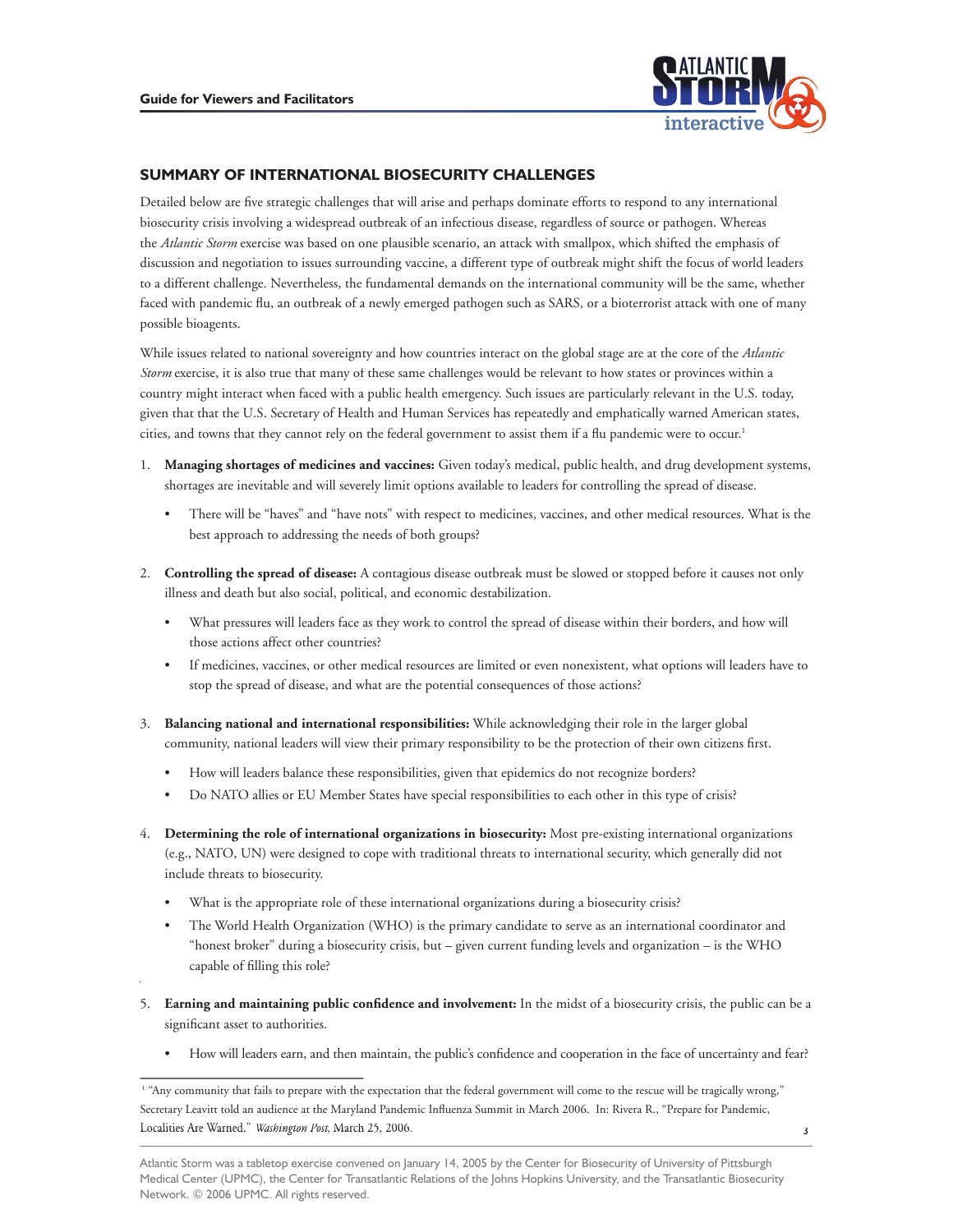

# **BIOSECURITY CHALLENGES HIGHLIGHTED IN** *ATLANTIC STORM***: A TIMELINE WITH DISCUSSION QUESTIONS**

Timeline corresponds with timepoints in the Flash presentation.

| $9:05$ a.m.                                                                                                                                                                                                                                                                                                                                                                                                                                                           | The U.S. President underscores the collective international implications of a large-scale epidemic of<br>infectious disease and cautions her colleagues not to act hastily as early information in such a crisis is<br>often incorrect and/or incomplete. Concerns about maintaining public confidence, balancing national<br>and international responsibilities, and controlling the spread of disease arise immediately.                                                                                                                                                                                                                                                                                                                                                                                                                                                                               |             |                                                                                                                                                                                                                                                                                                                                                                                                                                                                                                                                   |
|-----------------------------------------------------------------------------------------------------------------------------------------------------------------------------------------------------------------------------------------------------------------------------------------------------------------------------------------------------------------------------------------------------------------------------------------------------------------------|----------------------------------------------------------------------------------------------------------------------------------------------------------------------------------------------------------------------------------------------------------------------------------------------------------------------------------------------------------------------------------------------------------------------------------------------------------------------------------------------------------------------------------------------------------------------------------------------------------------------------------------------------------------------------------------------------------------------------------------------------------------------------------------------------------------------------------------------------------------------------------------------------------|-------------|-----------------------------------------------------------------------------------------------------------------------------------------------------------------------------------------------------------------------------------------------------------------------------------------------------------------------------------------------------------------------------------------------------------------------------------------------------------------------------------------------------------------------------------|
|                                                                                                                                                                                                                                                                                                                                                                                                                                                                       | Suggested discussion questions (refer to challenges 2, 3, and 5)<br>1. Given all of the critical issues that will have to be addressed in the face of an international epidemic<br>of infectious disease, regardless of source, how should world leaders prioritize the challenges they<br>must address?<br>2. In the event of a human flu pandemic, would all challenges be equally pressing? What would leaders<br>have to grapple with first?                                                                                                                                                                                                                                                                                                                                                                                                                                                         |             |                                                                                                                                                                                                                                                                                                                                                                                                                                                                                                                                   |
|                                                                                                                                                                                                                                                                                                                                                                                                                                                                       |                                                                                                                                                                                                                                                                                                                                                                                                                                                                                                                                                                                                                                                                                                                                                                                                                                                                                                          | $9:25$ a.m. | The summit leaders are concerned about how to maintain public confidence, which they believe will<br>be crucial to controlling the spread of disease. However, given the revelation that the bioterrorists are<br>a splinter group of Islamic extremists, stigmatization of Muslims and related civil unrest could erode<br>public confidence and cohesion. The leaders must find a balance between precautionary actions that<br>will truly help and inappropriate actions that may undermine the public's confidence and trust. |
|                                                                                                                                                                                                                                                                                                                                                                                                                                                                       |                                                                                                                                                                                                                                                                                                                                                                                                                                                                                                                                                                                                                                                                                                                                                                                                                                                                                                          |             | Suggested discussion questions (refer to challenges 2 and 5)                                                                                                                                                                                                                                                                                                                                                                                                                                                                      |
| 1. Given the limited and sometimes incorrect information available during a crisis, how can<br>international leaders maintain the confidence of their citizens at home while also coordinating<br>messages with their neighbors and allies?                                                                                                                                                                                                                           |                                                                                                                                                                                                                                                                                                                                                                                                                                                                                                                                                                                                                                                                                                                                                                                                                                                                                                          |             |                                                                                                                                                                                                                                                                                                                                                                                                                                                                                                                                   |
| 2. In the event of a bioterrorist attack or a natural epidemic, it is possible that particular ethnic,<br>regional, or economic groups could be inappropriately identified as the "source" of the disease and<br>stigmatized as a result. For example, this happened to Chinese people around the world during the<br>2003 SARS epidemic. In what ways would such stigmatization impede response to the crisis? What<br>could be done to prevent this from happening? |                                                                                                                                                                                                                                                                                                                                                                                                                                                                                                                                                                                                                                                                                                                                                                                                                                                                                                          |             |                                                                                                                                                                                                                                                                                                                                                                                                                                                                                                                                   |
| 3. The specific epidemiologic information (e.g., numbers and locations of reported cases of smallpox)<br>provided during this exercise was probably far more precise than any that would be available during<br>a real-world outbreak. How will a lack of clear or certain data, or gaps in data, effect leaders' decision<br>making, public communications, and other response activities?                                                                           |                                                                                                                                                                                                                                                                                                                                                                                                                                                                                                                                                                                                                                                                                                                                                                                                                                                                                                          |             |                                                                                                                                                                                                                                                                                                                                                                                                                                                                                                                                   |
| 9:40 a.m.                                                                                                                                                                                                                                                                                                                                                                                                                                                             | The limited global supply of smallpox vaccine and the inability to quickly manufacture more has<br>become clear, highlighting the fact that there are "have" and "have not" countries with respect to<br>biosecurity preparedness. The Director General of the WHO confirms the shortage of vaccine, noting<br>that while countries have discussed sharing vaccine prior to this crisis, none have made concrete<br>commitments. Also noted is the fact that while the decision to use vaccine is a national decision, such<br>an action will have significant international repercussions, because the more vaccine one country<br>uses, the less will be available to share with the world. Finally, Turkey, which has minimal vaccine, has<br>requested aid from its NATO allies. However, this health crisis is not the traditional type of security<br>emergency that NATO was designed to address. |             |                                                                                                                                                                                                                                                                                                                                                                                                                                                                                                                                   |
|                                                                                                                                                                                                                                                                                                                                                                                                                                                                       | 4                                                                                                                                                                                                                                                                                                                                                                                                                                                                                                                                                                                                                                                                                                                                                                                                                                                                                                        |             |                                                                                                                                                                                                                                                                                                                                                                                                                                                                                                                                   |

Atlantic Storm was a tabletop exercise convened on January 14, 2005 by the Center for Biosecurity of University of Pittsburgh Medical Center (UPMC), the Center for Transatlantic Relations of the Johns Hopkins University, and the Transatlantic Biosecurity Network. © 2006 UPMC. All rights reserved.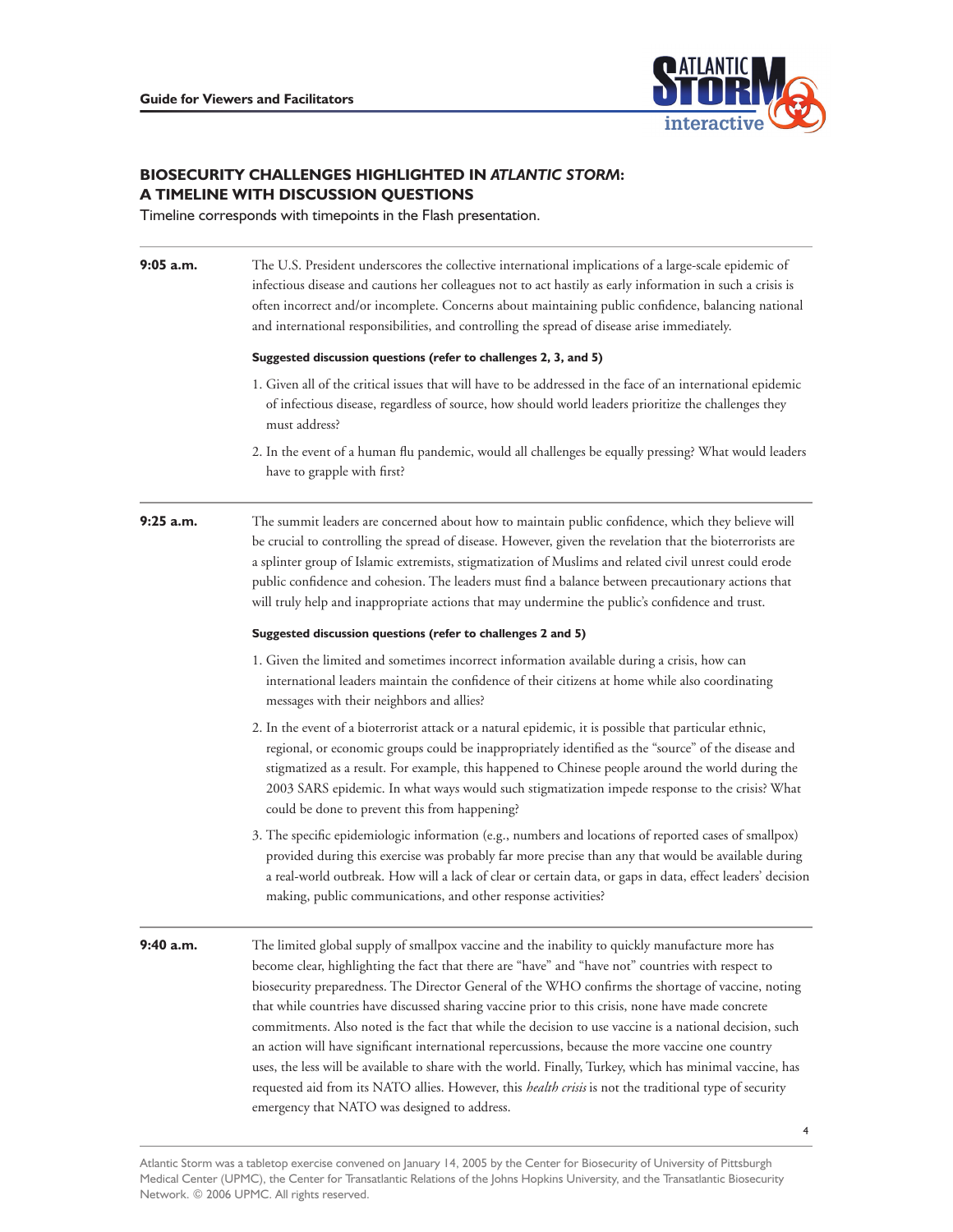

### **Suggested discussion questions (refer to challenges 1, 2, 3, and 4)**

- 1 How should limited stocks of essential medical resources (e.g., medicines, vaccines) be distributed throughout the international community during a biosecurity crisis? Given their responsibilities to their own citizens, how should the national leaders who control these limited supplies respond to requests to share them? How should requests be prioritized? Who should participate in the decision making?
- 2. Most of the international institutions that exist today (e.g., UN, NATO, EU, WHO) were shaped by traditional security concerns and the threats of the Cold War. What institutions will policymakers use to address a biosecurity crisis? What roles can existing international institutions play in preventing and responding to 21st century biosecurity threats and catastrophic terrorism?
- 3. Could a health crisis trigger the collective security obligations of the NATO *military* alliance (under the North Atlantic Treaty's Article 5)? Can and should security arrangements be used for terrorist strikes involving health and biosecurity?

**10:30, 10:45 a.m.** Countries from around the world that have not yet been affected by the outbreak, but fear they could be next, have begun to request vaccine from countries that have significant stocks of vaccines. As pressures to share scarce vaccine increase, smallpox cases are discovered in the U.S., which has the largest stockpile of vaccine. Calls for the U.S. to protect its citizens before sharing any vaccine abroad begin to surface in the media and in the Congress.

### **Suggested discussion questions (refer to challenges 1 and 3)**

- 1. How should leaders balance their responsibility to their own countries with their obligations to the global community during a biosecurity crisis? What factors must be taken into consideration in achieving that balance? In addition to global responsibilities, are there special regional responsibilities as well (e.g., within EU, U.S.-Canada)?
- 2. Should members of the international community work together to develop new tools, technologies, and systems that could radically accelerate development of new medicines and vaccines? If so, how? What obligation do the international scientific community and the global pharmaceutical industry have to any such endeavor?
- 3. During a bioterrorist attack or an influenza pandemic, even the modern, well-equipped hospitals of wealthy countries will be stressed and stretched beyond their capacity, while at the same time there will be calls to share life-saving equipment, supplies, and trained staff with less developed countries. What obligation do wealthy countries have to resource-poor countries with regard to sharing of crucial medical resources? How can wealthy countries best assist resource-poor countries with medical issues?
- **11:00, 11:40 a.m.** As pressures to control the spread of disease mount, and it is reported that private sector organizations and local governments are taking unilateral actions to protect themselves and their assets, the leaders at the summit focus on their limited options and the political and economic ramifications of actions that may include:
	- Sharing and/or diluting vaccine
	- Closing borders or otherwise restricting the movement of people
	- Enlisting the WHO as the independent broker to manage allocation of scarce medical resources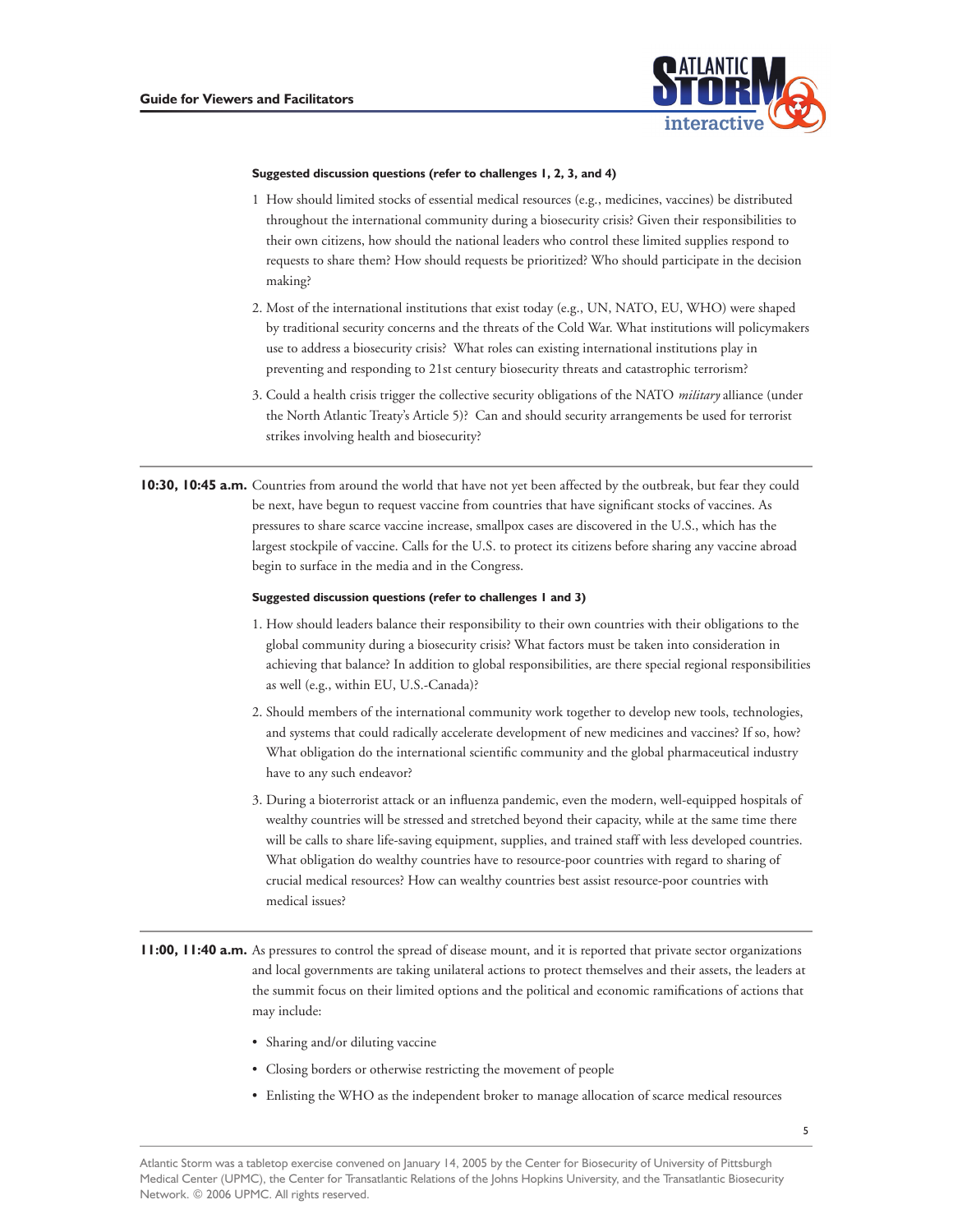

### **Suggested discussion questions (refer to challenges 1, 2, and 4)**

- 1. In the face of a global infectious disease outbreak, what can the international community reasonably do to slow or halt the spread of disease that will not have significant negative economic, social, and/ or political consequences? What if there are only small amounts of or no medicine or vaccines? (This would be the case with pandemic flu; a vaccine tailored to the virus would not be available for 6 to 12 months after the pandemic begins.)
- such as border closure or quarantine? Under what conditions would the significant economic, political, 2. How should national leaders determine the risks and/or benefits of various disease control measures and social consequences of such actions might be outweighed by the potential benefits? If actions are taken to restrict the movement of people, for how long would restrictions have to be maintained, how would they be coordinated internationally, and how would the decision be made to lift them?
- 3. As international leaders work to halt the spread of disease, how would the actions of multiple countries and private sector actors (e.g., ports, airlines, trade unions, financial and manufacturing sectors) be coordinated? Are there critical commercial or infrastructure nodes that should be safeguarded first (e.g., ports, vaccine manufacturing plants), and who makes this decision?
- 4. In *Atlantic Storm*, experts had differing opinions as to whether diluted smallpox vaccine would be effective. Similar scientific questions are likely to arise during any pandemic or bioterrorist attack. What guidelines or processes should be adopted to resolve these differences in advance of a crisis and to assist international leaders who will have to make urgent decisions in spite of scientific and medical disagreement?

**1:40, 2:45 p.m.** As the leaders prepare to meet with the international press and deliver a message to their citizens, the U.S. President underscores that her first duty is to her own citizens, even as she struggles to find a way to assist the international community. Accordingly, the leaders work to develop a statement to the press and the public that will inspire confidence while refraining from making promises that cannot be kept.

#### **Suggested discussion questions (refer to challenges 3 and 5)**

- 1. How can national leaders effectively engage with their citizens both prior to and in the midst of a biosecurity crisis? What should they ask their citizens to do to contribute to response efforts?
- 2. How can the leaders of the international community work across international borders to coordinate messages and communicate effectively with the global public during any biosecurity crisis? What might happen if there is a lack of international coordination of public communications?
- **4:00 p.m.** The scenario concludes and participants step out of their roles to discuss the day's events. To a great degree, discussion focuses on the role of international institutions, specifically the WHO, in managing an international biosecurity crisis. Significantly, Gro Harlem Brundtland, former Director General of the WHO, reminds everyone that, "the budget of the WHO has very considerable limitations. It's like a middle-sized hospital in England in total resources."

### **Suggested discussion questions (refer to challenge 4)**

1. Both Sir Nigel Broomfield and Jan Eliasson note that globalization brings new threats and challenges, with threats to biosecurity foremost among them. Are existing international institutions such as NATO and the EU structured and positioned to cope with such new challenges of globalization? How well can such institutions cope with challenges that span the mission and/or responsibilities of more than one such organization (e.g., NATO-EU, EU-UN)?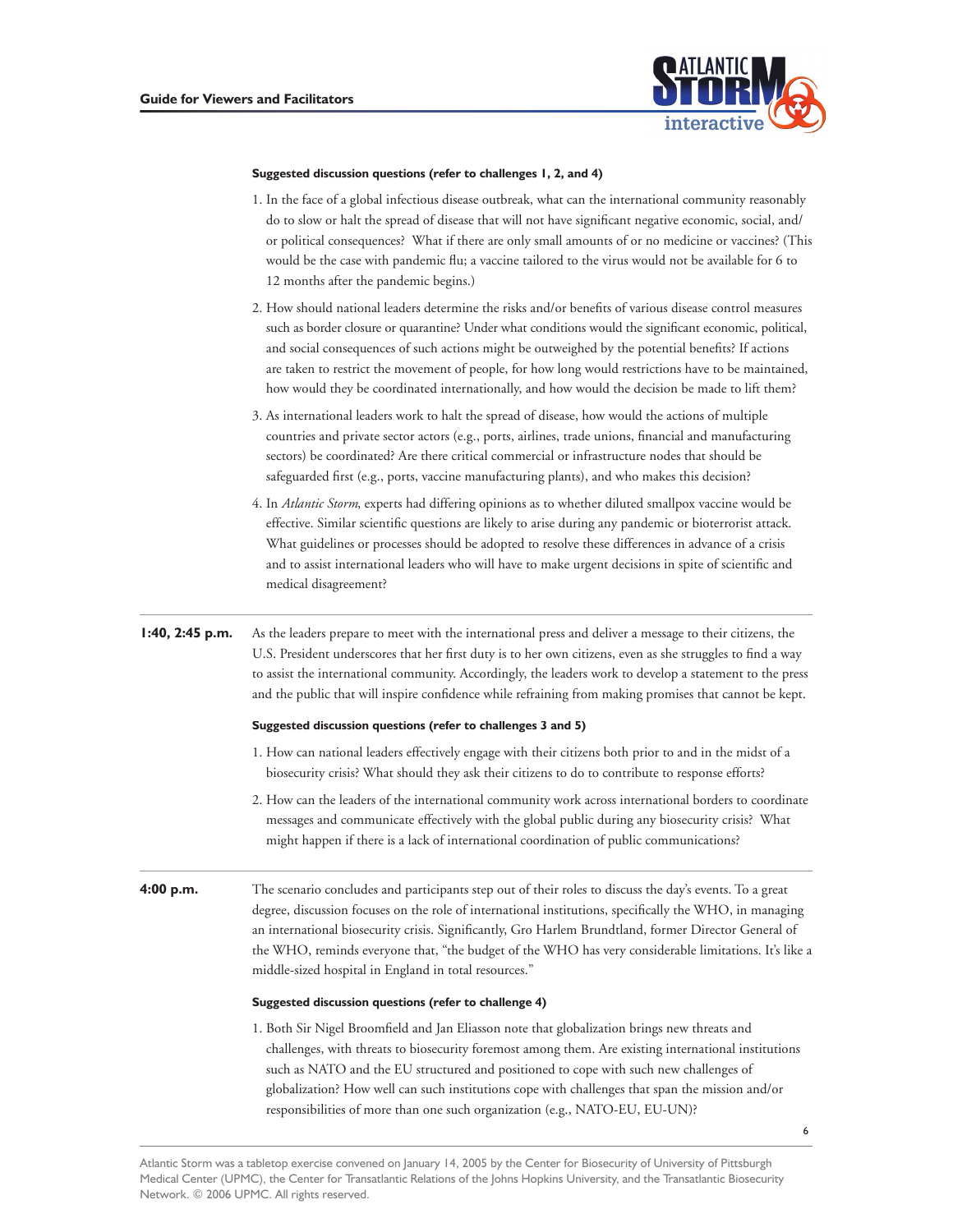

- Atlantic Storm exercise. Is this appropriate? Does an alternative candidate to the WHO exist? Should 2. The participants agree that the WHO is the only international organization that could possibly serve as a trusted, honest broker during an international biosecurity crisis such as that posed during the or could a new one be created?
- 3. In spite of the hard work and dedication of the WHO staff, the budgetary, political, and organizational limitations placed on the WHO by its member states will likely prevent the WHO from being as effective as it could be during a biosecurity crisis. How can the international community effectively build the capacity of the WHO to meet these challenges? In addition to increased funding, are there other aspects of the WHO's authority and organization that could be bolstered or improved?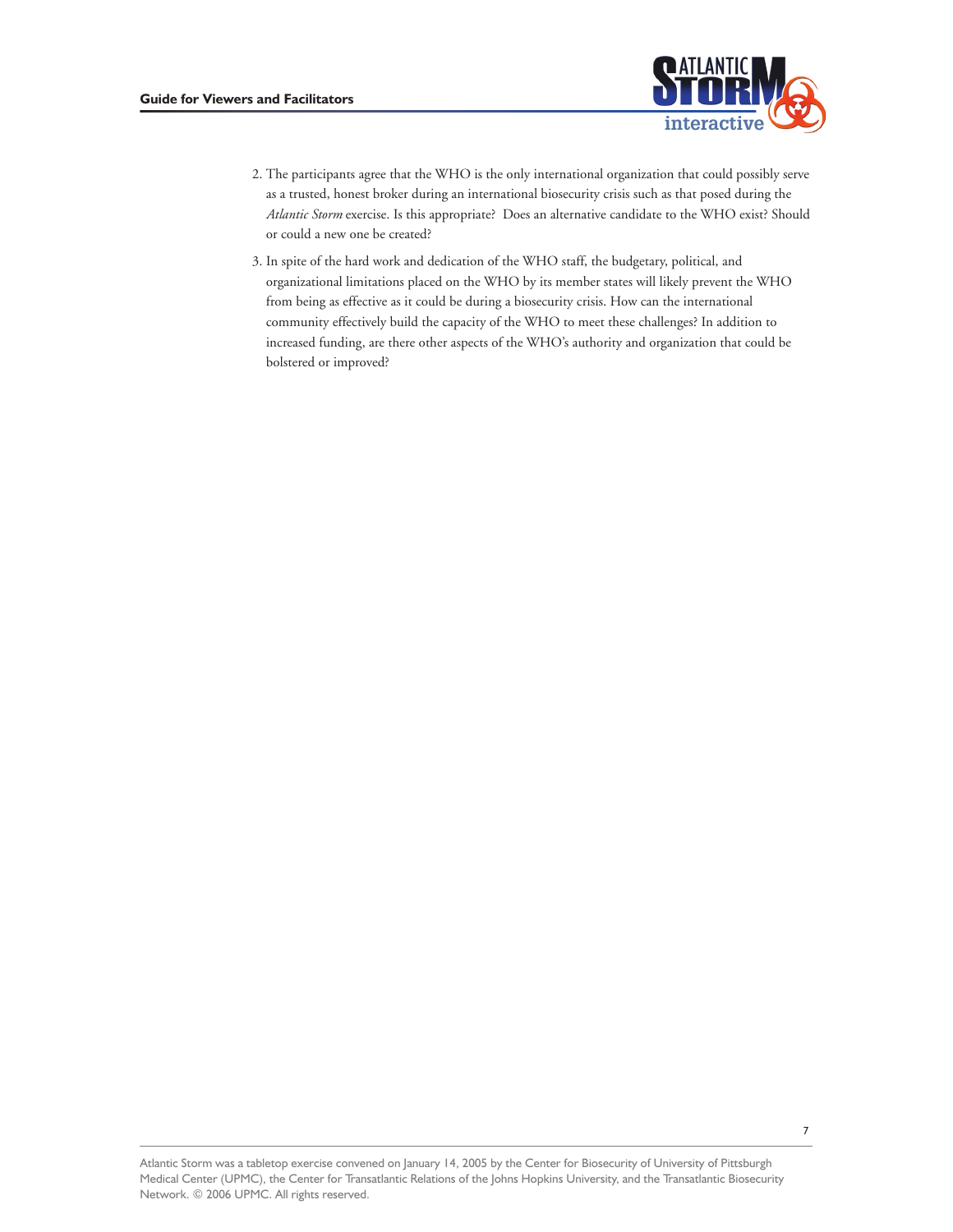

### **CONCLUSIONS & LESSONS LEARNED**

Atlantic Storm exercise are broadly relevant to any international outbreak of infectious disease, regardless of the pathogen and whether the outbreak is natural or the result of bioterrorism.

**Preparation will matter:** Countries must begin working together now to prepare systems that will support a collaborative international response to destabilizing epidemics, whether of natural cause or the result of bioterrorism. National leaders will not be able to create such systems in the midst of a crisis. Furthermore, diplomatic and political preparation, while critical, will not matter if appropriate medicines, vaccines, and medical and public health capacity are lacking, so systems must be comprehensive in scope.

**Increased knowledge and awareness are essential:** National leaders must become as knowledgeable of the unique challenges posed by destabilizing epidemics as they are of "traditional" terrorism and national security threats. As they do for all other security threats, leaders should have on hand a "checklist" of immediate actions they must take in response to an epidemic – especially one caused by a bioterrorist attack.

**"Homeland" security must look abroad:** Homeland security cannot be achieved without attention to the abilities of neighboring states and allies to prevent and respond to large epidemics. Uncontrolled epidemics will spread across borders, threatening illness, death, societal disruption, and economic and political destabilization. Biosecurity will be achieved only through a holistic approach to homeland security — one that looks beyond each country's geographic boundaries.

**The World Health Organization's authority must be aligned with expectations:** World leaders should provide the WHO with resources and authority commensurate with the broad and serious expectations they have of the organization's role in responding to international epidemics of infectious diseases. Today, in spite of all expectations, the WHO has concrete and serious budgetary, political, and organizational limits that will be overcome only through concerted action by the WHO's member states.

**Effective communication between countries and with the public is critical:** National leaders must be able to establish effective and accurate lines of communication with other world leaders and with the public. Otherwise, time, which is always critical in responding to an epidemic, may be wasted, and leaders may lose the public's acceptance and trust when they need it most. Communication plans that seek to engage citizens constructively in emergency response should be established and tested well in advance.

**Adequate medical countermeasures must be developed:** World leaders should work together to make significant investments in biomedical research and development of medicines and vaccines, as well as to under gird and strengthen hospitals and public health systems, all of which are essential to biosecurity. The current lack of medical countermeasures to infectious diseases and the inability to quickly increase global production of those that do exist may force leaders to employ disease control options, such as border closures, that could be socially, politically, and economically destabilizing and serve to turn a crisis into a catastrophe.

societies. One of our great *opportunities* is to take steps that will make us both strong and resilient in the face of destabilizing **Biosecurity is one of the great global security challenges of the 21st century:** One of the great challenges of our century is preventing the deliberate use of disease as a weapon for killing millions, destabilizing economies, and disrupting epidemics –– be they natural or intentional. Our biosecurity measures must always be more potent than any bioweapon used against us or any novel infectious diseases that emerge to threaten our health and well-being.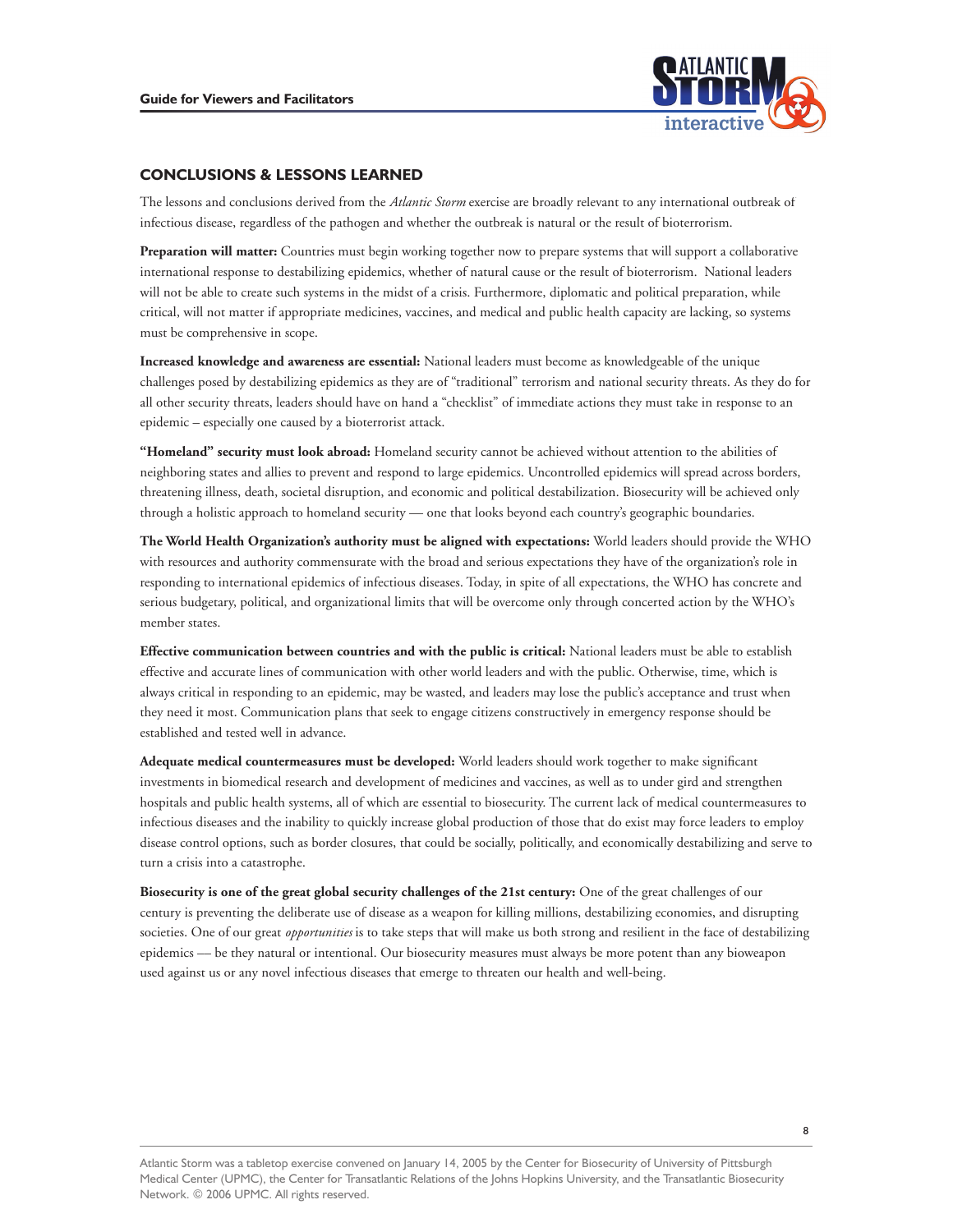

### **RESOURCES AND SUGGESTED READING**

- Atlantic Storm Scenario Assumptions (2005). [http://www.upmc-biosecurity.org/pages/events/atlantic\\_storm/materials](http://www.upmc-biosecurity.org/pages/events/atlantic_storm/materials)/<br>assumptions.html
- Barbera J, *et al.* (2001) Large-scale quarantine following biological terrorism in the United States. *JAMA* 286:2711-2717.
- Center for Biosecurity of UPMC Website: [http://www.upmc-biosecurity.org/](http://www.upmc-biosecurity.org)
- Center for Biosecurity of UMPC Archive of pandemic flu resources. [http://www.upmc-biosecurity.org/avianflu/archive/](http://www.upmc-biosecurity.org/avianflu/archive) index.html

Center for Transatlantic Relations of JHU Website: [http://transatlantic.sais-jhu.edu/](http://transatlantic.sais-jhu.edu)

- Common Ground: A pandemic influenza exercise for the European Union Final Report: [http://ec.europa.eu/health/ph\\_](http://ec.europa.eu/health/ph) threats/com/common.pdf
- Dalgaard-Nielsen A, Hamilton DS (2005) *Transatlantic Homeland Security.* New York, NY, USA: Routledge Press.
- 306:385 *Science*

European Commission Public Health Website: <http://europa.eu.int/comm/health/index.html>

346:1265-1274. *N Engl J Med*

Frey SE, et al. (2002) Clinical responses to undiluted and diluted smallpox vaccine. *N Engl J Med* 346:1265-1274.<br>Gouvras G (2004) Policies in place throughout the world: actions by the European Union. *Int J Infect Dis*(

International Herald Tribune, 31 Jan.

7:4-9. *EMBO Reports*

- 3:591-600. *Microbiology* Horimoto T, Kawaoka Y (2005) Influenza: lessons from past pandemics, warnings from current incidents. Nature Reviews
- Infectious Diseases Society of America (2004) *Bad Bugs, No Drugs*. Washington, DC. [http://www.idsociety.org/](http://www.idsociety.org) badbugsnodrugs
- 4:1-21. *Biosecur Bioterror*
- Mounier-Jack S, Coker RJ (2006) How prepared is Europe for pandemic influenza? Analysis of national plans. *The Lancet* 367:1405-1411.
- NIH (2002) NIAID study results support diluting smallpox vaccine stockpile to stretch supply. Press release, 28 Mar. http:// [www2.niaid.nih.gov/newsroom/releases/smallpox.htm](https://www2.niaid.nih.gov/newsroom/releases/smallpox.htm)
- 24:131-146. *SAIS Review*
- 3:256-267. *Bioterror* Ostfield ML (2004) Bioterrorism as a foreign policy issue. *SAIS Revieu*l 24:131-146.<br>Smith BT *et al*. (2005) Navigating the storm: report and recommendations from the *Atlantic Storm* exercise. *Biosecur*
- Spellberg B, *et al.* (2004) Trends in antimicrobial drug development: implications for the future. *Clin Infect Dis* 38:1279-<br>1286.
- 2:17–23. *Biosecur Bioterror*
- 292:1205-1212. *JAMA* Talbot TR, et al. (2004) Vaccination success rate and reaction profile with diluted and undiluted smallpox vaccine: a
- Ready or Not? Protecting the Public's Health in the Age of Bioterrorism<sup>2004</sup>. Washington, randomized controlled trial. JAMA 292:1205-1212.<br>Trust for America's Health (2004) *Ready or Not? Protecting the Public's Health in the Age of Bi*<br>DC, USA: Trust for America's Health. http://healthyamericans.org/reports/bi